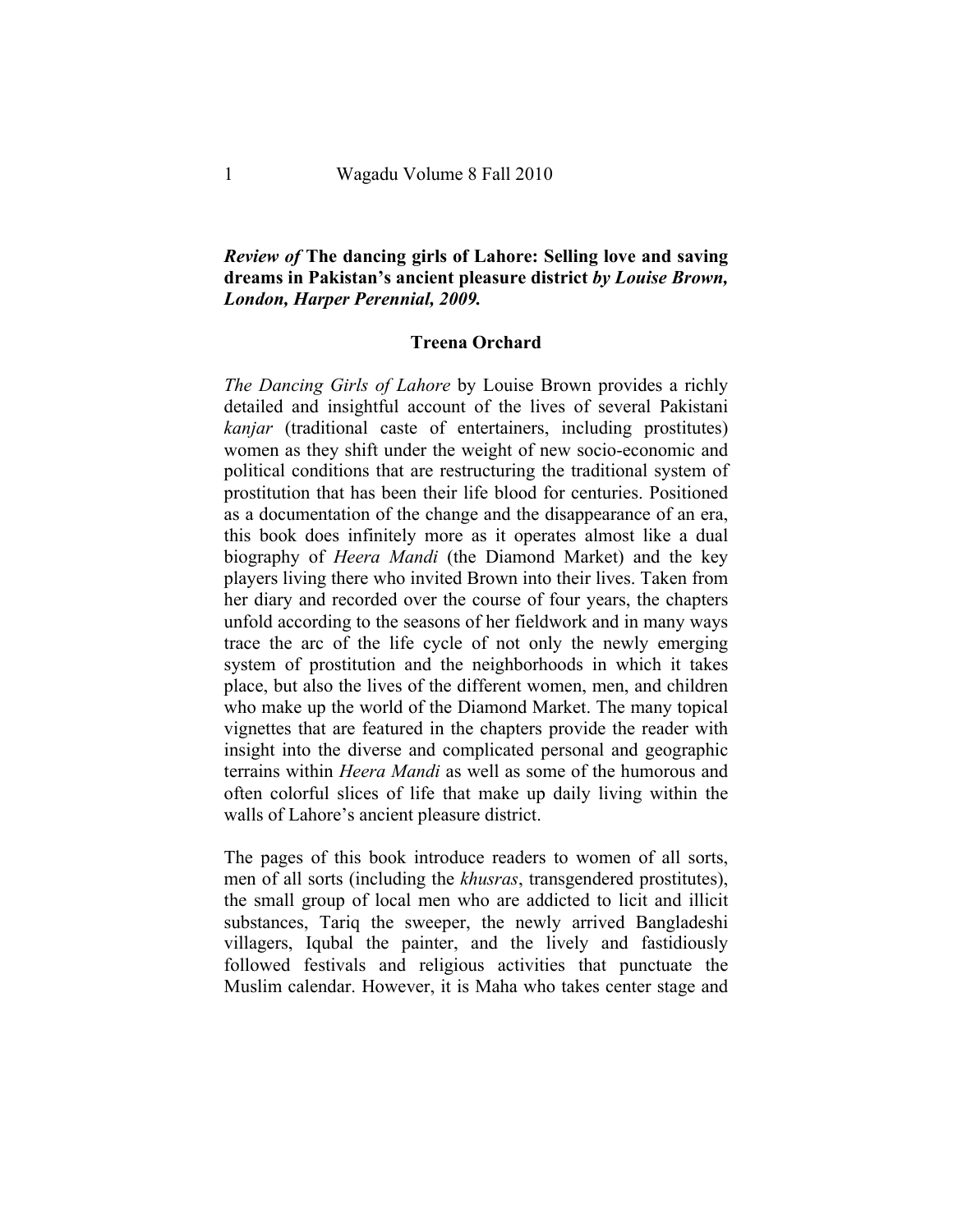Brown documents, with much feeling, close observation, and emotional engagement, the challenges she faces as she tries to support her family through a system of prostitution that is increasingly being controlled by factors beyond her control. A strong yet also complex and vulnerable woman, Maha's many struggles, with financial survival, the sorrows and jealousy in her relationship with her "husband", addiction, and the very constraining nature of her life as an aging prostitute in a system with diminished value, encapsulate and speak to the role of modernity in reconfiguring *kanjar* realities and social status. Careful to not reproduce polemic constructions of a lost "golden age" being replaced by a contemporary system devoid of cultural and economic meanings, Brown does a very good job connecting the forces that combine to reshape traditional forms of prostitution in this setting, including the loss of official forms of patronage, the rise of other kinds of entertainment (i.e., cinema, Internet pornography, and foreign dancing tours), and the reconfiguration of global market economies, that of the Persian Gulf in particular.

A sociologist, Brown provides us with a rich, descriptive account of fundamental aspects of society, social institutions, and social relationships within *Heera Mandi*, and it is the culturally contextualized presentation of gender that stands out as an especially effective vehicle through which the lives of her participants and friends can be best understood. She opens with a discussion of the forms of prostitution and temple and/or religious servitude that pre-date (and in some places still exist) the contemporary *kanjar* system(s), including the Hindu-based *devadasi* tradition, *nautch* or dancing girls, and the *tawaif* or courtesan. At the heart of these phenomena, and what binds the hard but very meaningful lives of women in the Diamond Market together today, is the management of gender, sexuality, class or caste, and the inequities embedded within largely male-dominated societies which in many critical ways become embodied through the reproduction of generations of women and girls who will always be prostitutes. Importantly, this is something that the author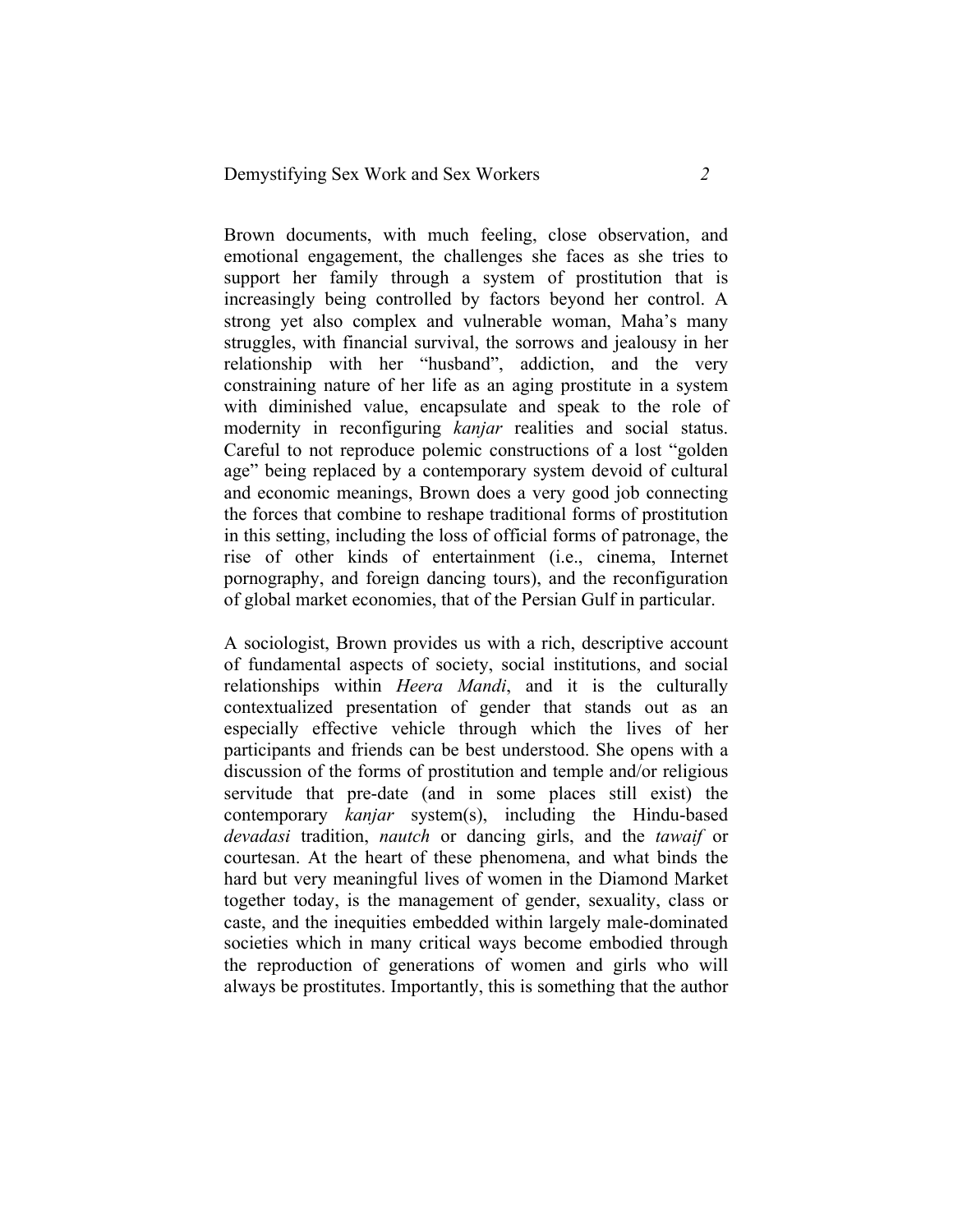struggles with. Reflecting upon one of Maha's daughter's entry into the trade she says, "…Nena is thrilled-and I'm confused. I thought I was coming to *Heera Mandi* to document a terrible trade, and yet Nena is seemingly not being dragged into prostitution: at 14 she's embracing her family's business with enthusiasm" (pg. 214). Her admission speaks to the contested position that prostitution, and the painfully unequal workings of gender in this context, continue to occupy and signify, even within the mind of a woman who understands these issues well. It also speaks to the limited opportunities afforded to girls and women within this social group, most of whom experience multiple, competing feelings and motivations about prostitution and what they have little choice but to continue to do in order to support their families.

In her closing portrait of Maha, Brown reflects with much wonderment upon her friend's unending belief in and pursuit of love, something that she sees as unrealistic because, in this setting, where women are "playthings" (pg. 285), love can never last. However, throughout the book she demonstrates that women are infinitely more than playthings, making this description appear somewhat inappropriate, as is her depiction of love never lasting in this particular community because the author herself has experienced this and readily discusses her own divorce. There are other examples where the author expresses disdain for some of the practices and beliefs circulating in *Heera Mandi,* including referring to Maha's belief in black magic as "idiocy" (pg. 225) and the "stupid myth" of describing defloration as an opening of virgins upon entry into the trade (pg. 228). Although isolated and very minor slips, the neo-colonial judgments within these descriptors point to cross-cultural understandings that, perhaps given the emotive and political complexity of what she examines, do not necessarily always converge.

*Treena Orchard, active supporter of sex workers' rights and research on sexuality, health, and gender, can be reached at treena\_orchard@yahoo.ca*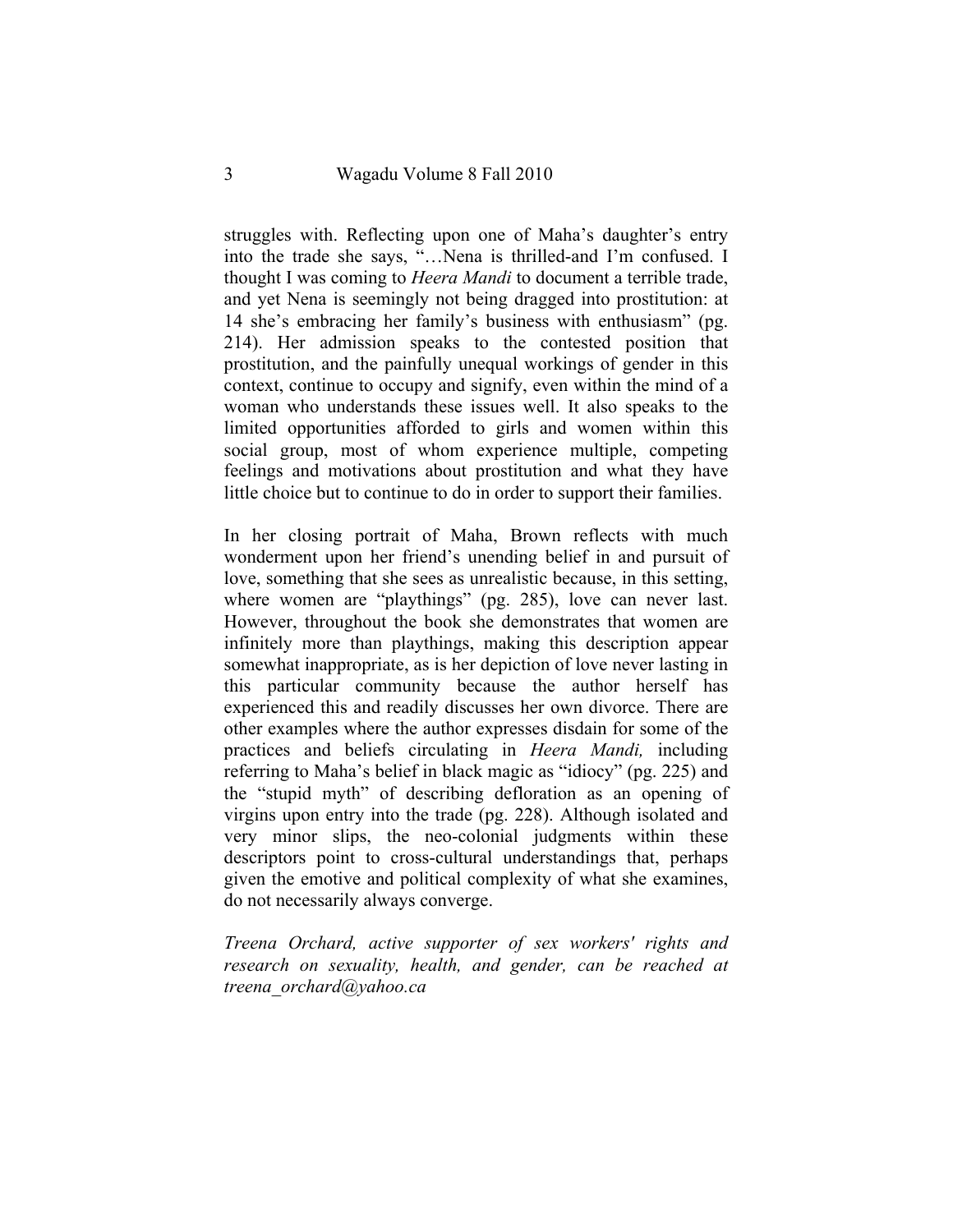## *Review of* **What's money got to do with it? Risky behavior in commercial sex work in Managua, Nicaragua** *by Alys Willman, Saarbrücken, Germany: VDM Verlag, 2009.*

## **Chimaraoke O. Izugbara**

Before reading Alys Willman's six-chapter *What's money got to do with it?,* it is easy to dismiss new publications on risk-taking among sex workers as unlikely to offer anything novel on the topic. But this trim volume, intended as a thick analysis and commentary on risk-taking among sex workers in Managua, Nicaragua, is an opportune reprimand to this inclination. Willman does not really attempt to shift attention from matters of disease, victimization, and violence, which she rightly admits remain the mantra in contemporary sex work literature. However, she does offer a grounded unpacking of and deeper probe at the centrality of economic motivations in the everyday indignities and vulnerabilities which female erotic laborers face in a context where prostitution is decriminalized. This is particularly important because it adds to a fairly stout body of research on risk-taking among sex workers, the vast majority of which is based upon data gathered from contexts where prostitution is illegal.

The book utilizes both quantitative and qualitative data collected with a range of methods including surveys, extended interviews, and observations among sex workers to tackle two central questions: How do sex workers make decisions about risks to their health, safety, and economic wellbeing? And how do workplace conditions shape the risks sex workers take, and the compensations they can demand or get for taking risk? For Willman, existing answers to these queries ignore the structural constraints and power dynamics in sex work and pay little or no mind to the dissimilar contexts in which sex workers ply and operate. For these reasons, she casts doubts upon existing assumptions that risktaking among sex workers is a function of rational choice, utility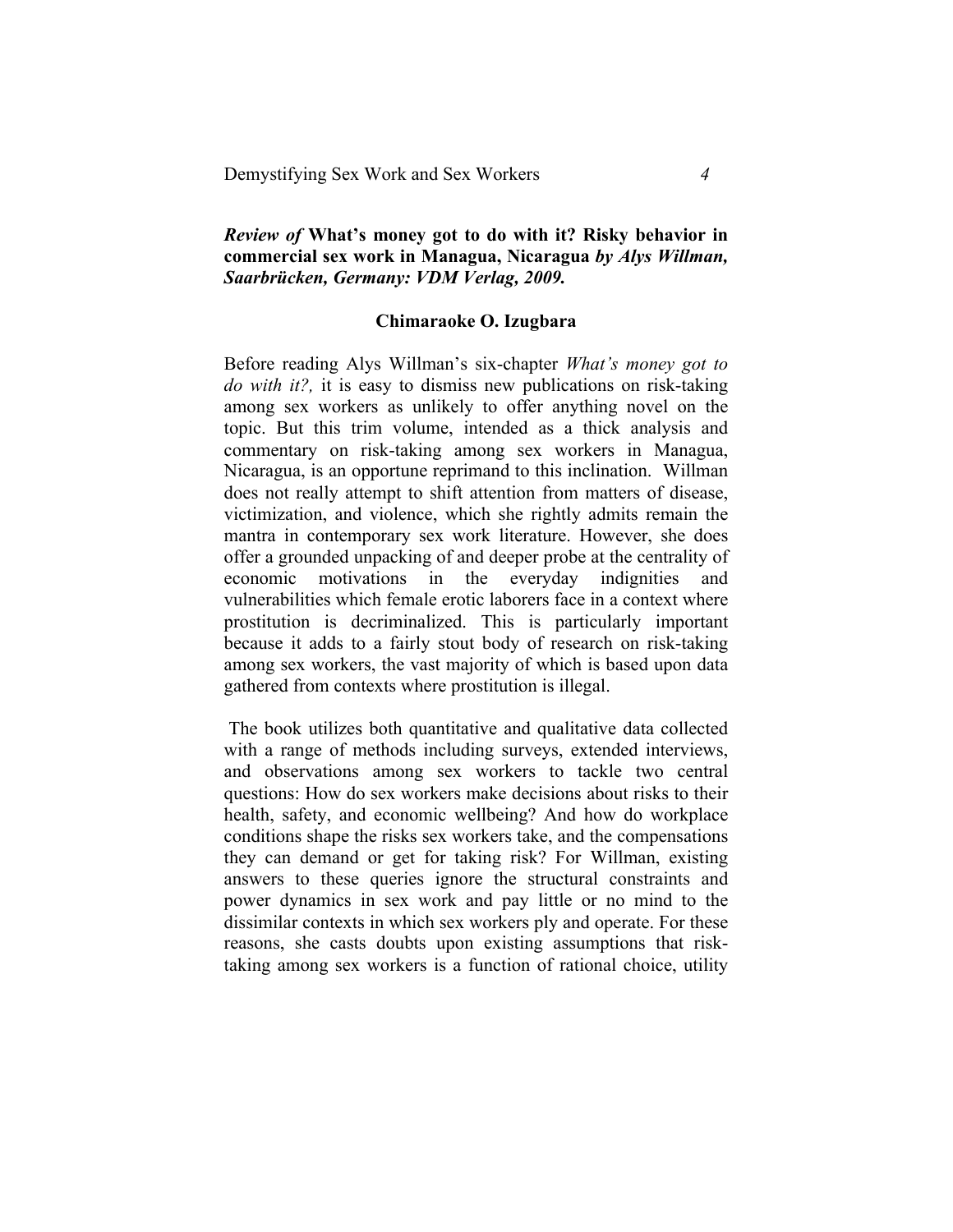maximization, and misjudgment or miscalculation of future preferences and needs.

Willman makes the point that risk-taking among sex workers reflects the contradictions of power, consent, and constraints in decision-making; the segmentations and networks that characterize sex work; as well as sex workers' negotiations with the myriad systems of privilege, opportunities and disadvantage that surround their particular type of work. Based on data from her research, she shows that while health risks are a major concern for sex workers, the risk of violence weighs more heavily in decision-making, such that they more often take risks to their health than to their immediate physical well-being. Essentially, the sex workers she studied were more eager to prevent physical violence than infections. However, although sex workers worry about getting physically hurt, it is economic pressures rather than the premiums they get for having potentially harmful sex that lead them to take risks. Willman further contends that the tradeoffs that motivate risk-taking among are also often a longer-term risk of disease and the loss of immediate income. For the sex workers in her study therefore, it was largely a choice between disease and hunger, or as a Nigerian sex worker once told me "violence and hunger kill fast, but AIDS only kills after many years". While those familiar with the literature on risk-taking among sex workers may find nothing vividly profound about these findings, I am deeply persuaded that they will be comforted by Willman's authoritative deployment of different data sources to weave a compelling account of the linkages between risk-taking and contexts, power, opportunities, and economic desperation among Nicaraguan sex workers.

Wilman's exploration of the theme of risk and reward in sex work in Chapter 5 acknowledges and demonstrates segmentations in the sex work market and how these divisions present sex workers with risks as well as opportunities for averting them. Her model of the labor market divides sex work sites into: the Managed Upscale segment, where formal managers regulate the transactions, the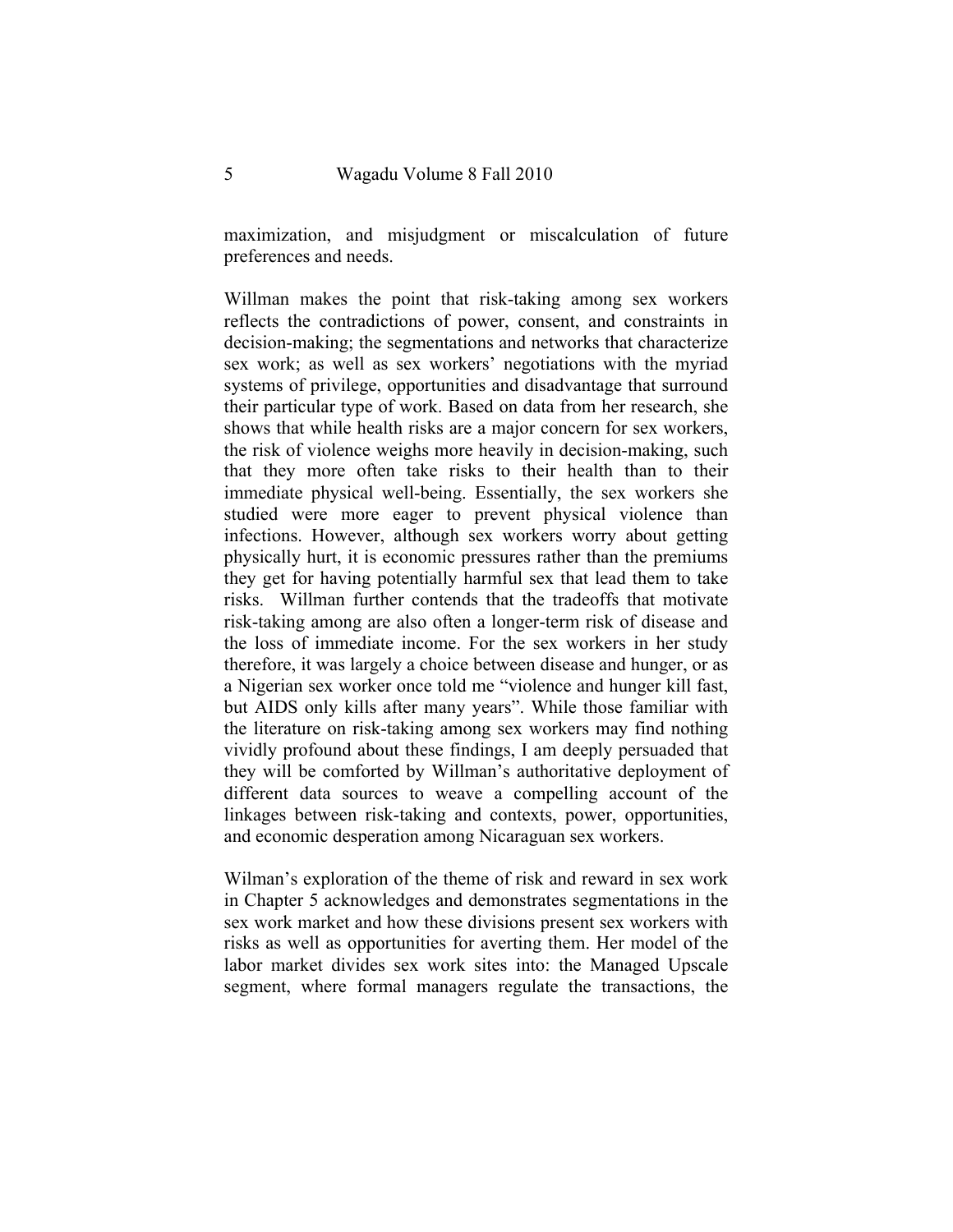Freelance Connected segment, where sex workers operate in informal networks without managers, and the Low-end Freelance segment, where sex workers negotiate their own transactions, but must pay a share of their earnings to room owners. In many respects, this model is clearly problematic. While assuming the fixity of both workplaces and the women who operate in them, it glosses over the ease with which sex workers' in a society where sex work is lawful can particularly traverse different worksites. Yet using these models of the sex work market in Managua, she ably supports her thesis on the uneven distribution of rewards, hazards, and opportunities for averting risks across workplaces. Willman's data suggest that in segments where earnings and premiums are high, sex workers showed less likelihood to take risks. In the different sex work sites which she identified, diverse network dynamics were also present and had implications for sex workers' safety and health. Formal networks characterized the Managed upscale segment and tended to protect business profits rather than the sex workers. But in the Freelance connected and Low-end freelance segments were informal networks, which focused more on the protection of sex workers. *What's money got to do with it?* concludes with a simple message for policymakers: money has everything to do with sex work and the risks it entails.

In many respects, *What's Money got to do with it?* is an interesting book. But it also has a number of obvious flaws. Besides a few typographical errors that I stumbled upon, I found that a certain level of ethnographic thinness pervades the book. This, clearly, comes from the author's heavy reliance on what sex workers told her rather than what she observed about them. Given that Willman only spent approximately five days observing in the field, this is expected. There is also the surprising absence of the voices and views of the men who purchase sex workers' services and who patronize different segments of Nicaragua's sex markets. All male clients do not present sex workers with the same levels and types of risks. The lack of a sustained sense of who these male clients are and why they operate in or prefer particular segments of the